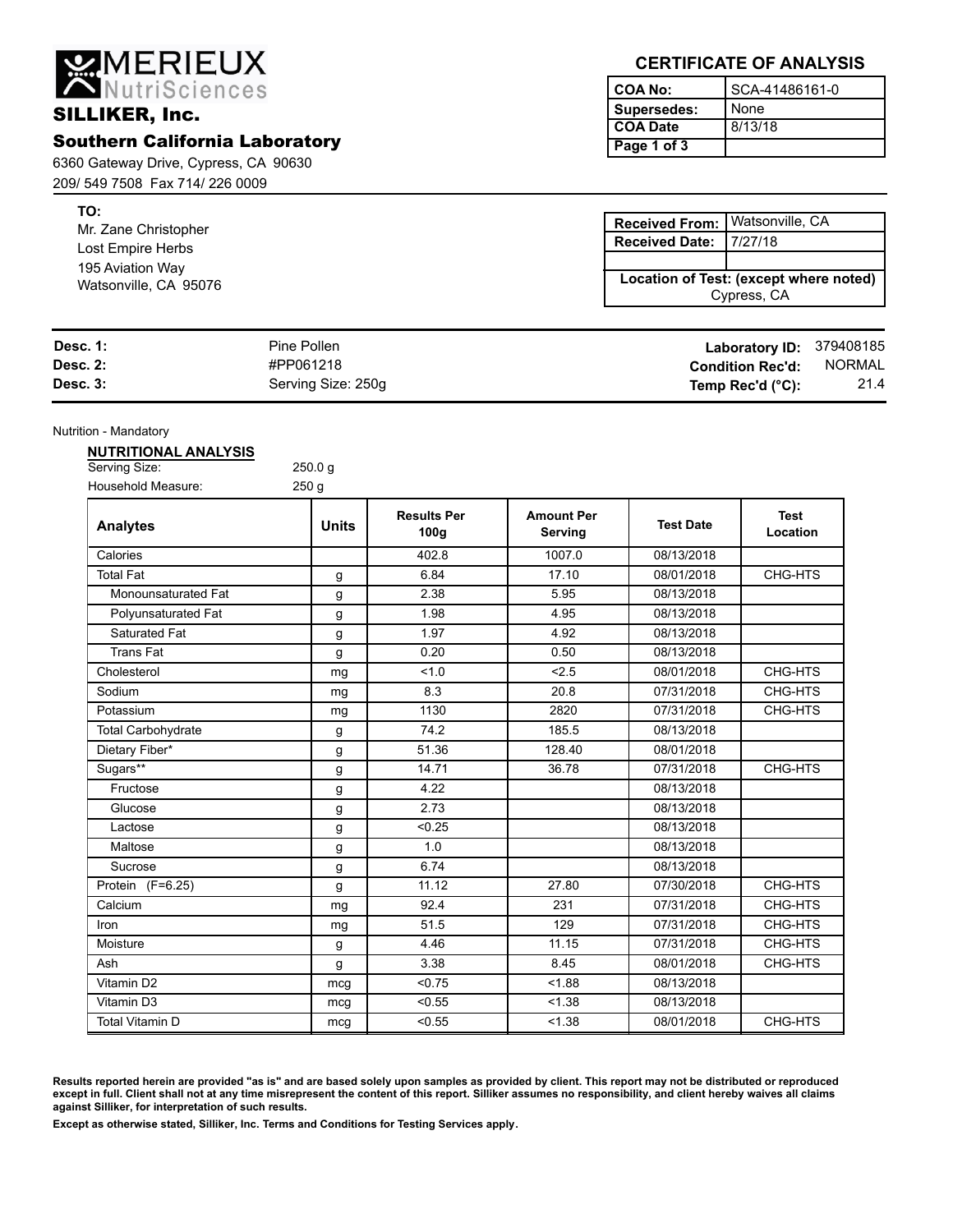

# SILLIKER, Inc.

**TO:**

Mr. Zane Christopher

Lost Empire Herbs 195 Aviation Way Watsonville, CA 95076

## **Southern California Laboratory**

6360 Gateway Drive, Cypress, CA 90630 209/ 549 7508 Fax 714/ 226 0009

## **CERTIFICATE OF ANALYSIS**

| l COA No:              | SCA-41486161-0 |
|------------------------|----------------|
| Supersedes:            | None           |
| <b>COA Date</b>        | 8/13/18        |
| $\sqrt{P}$ Page 2 of 3 |                |

| <b>Received From:   Watsonville, CA</b> |                                        |  |
|-----------------------------------------|----------------------------------------|--|
| Received Date: 17/27/18                 |                                        |  |
|                                         |                                        |  |
|                                         | Location of Test: (except where noted) |  |
| Cypress, CA                             |                                        |  |

\* This Total Dietary Fiber measurement may include polysaccharides not currently recognized as dietary fiber by FDA.<br>Clients must review their formulas and ingredients to determine fibers not currently recognized as fiber. to consult with their fiber manufacturers to determine the regulatory status of their fiber.

\*\* The reported Total Sugars value is the sum of all naturally occurring and added sugars. Quantifying added sugars must be separately performed using food formulas, production records, and ingredient specifications.

| <b>Additional Testing</b> |                     |                 | <b>Test Approval</b> | <b>Test</b> |
|---------------------------|---------------------|-----------------|----------------------|-------------|
| Analyte                   | <b>Result Units</b> |                 | <b>Date</b>          | Location    |
| Ash                       |                     | $3.38 \%$ (w/w) | 08/01/2018           | CHG         |

**Results reported herein are provided "as is" and are based solely upon samples as provided by client. This report may not be distributed or reproduced except in full. Client shall not at any time misrepresent the content of this report. Silliker assumes no responsibility, and client hereby waives all claims against Silliker, for interpretation of such results.**

**Except as otherwise stated, Silliker, Inc. Terms and Conditions for Testing Services apply.**